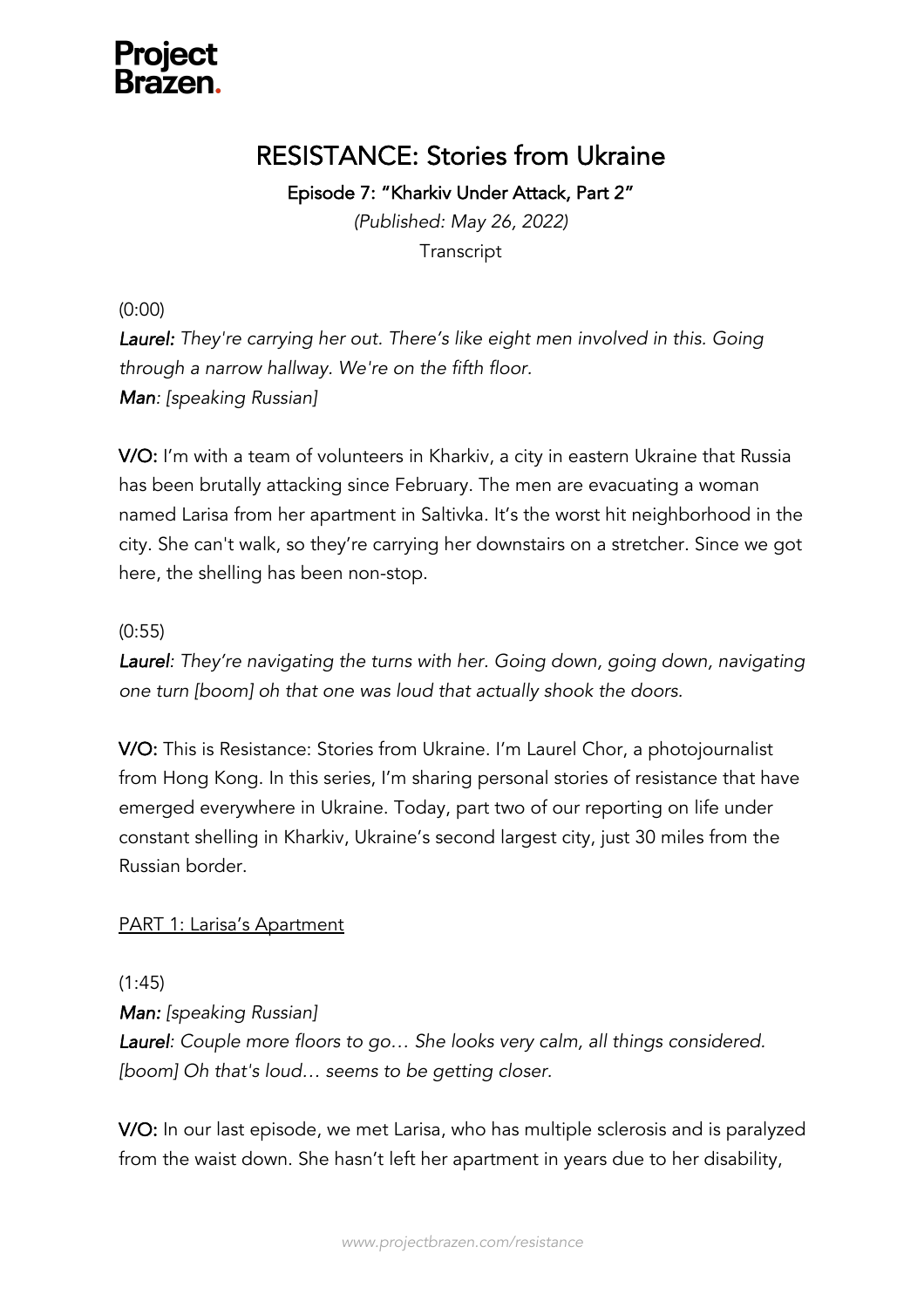and it's become far too dangerous for her to be here. There's no elevator, so a middle-aged man named Vitaliy is directing the other men as they move Larisa down five flights of stairs. They work carefully but quickly. That's the sound of my camera as I take photos following behind them.

#### (2:35)

*Laurel: Carrying her out, we made it, one, we have to go past the double doors and the main door. Man: [speaking Russian]*

V/O: The volunteers carry Larisa into the van and put the stretcher down gently. Vitaliy tucks a pink polka dot blanket around her. Next, Larisa needs to get to the train station, on the other side of the city, where she will begin a long trip west to Lviv and then on to Poland. Her cat, Katya, is coming with her.

*Laurel: Where did the cat go? The cats in the... box? There's loud rumbling [boom] Oh, that's close.*

### (3:40) PART 2: Vladimir & Tatiana & Ivan

V/O: Not everyone in Kharkiv can leave. And the risks of staying are clear when we visit the Zaitsev surgical hospital in the north of the city. Ivan, a 26-year-old medical resident here, gives us disposable shoe covers and protective aprons to put on. It looks like he's had a fresh haircut. He smiles sheepishly, and tells us one of the hospital staff gave all the men the same look—shaved close on the sides, with longer hair up top. He guides us to a recovery ward, where we'll meet patients injured in the war.

*Laurel: We're walking down the hallway. It's pretty dark. Only a couple of lights are working. It's very Soviet… smells like soup actually… Ivan: It's a typical hospital borsch, like a cheaper… Laurel: (laughs) hospital borsch… Ivan: Yeah, yeah, yeah, yeah, it's a cheaper one. It looks the same.* (4:35)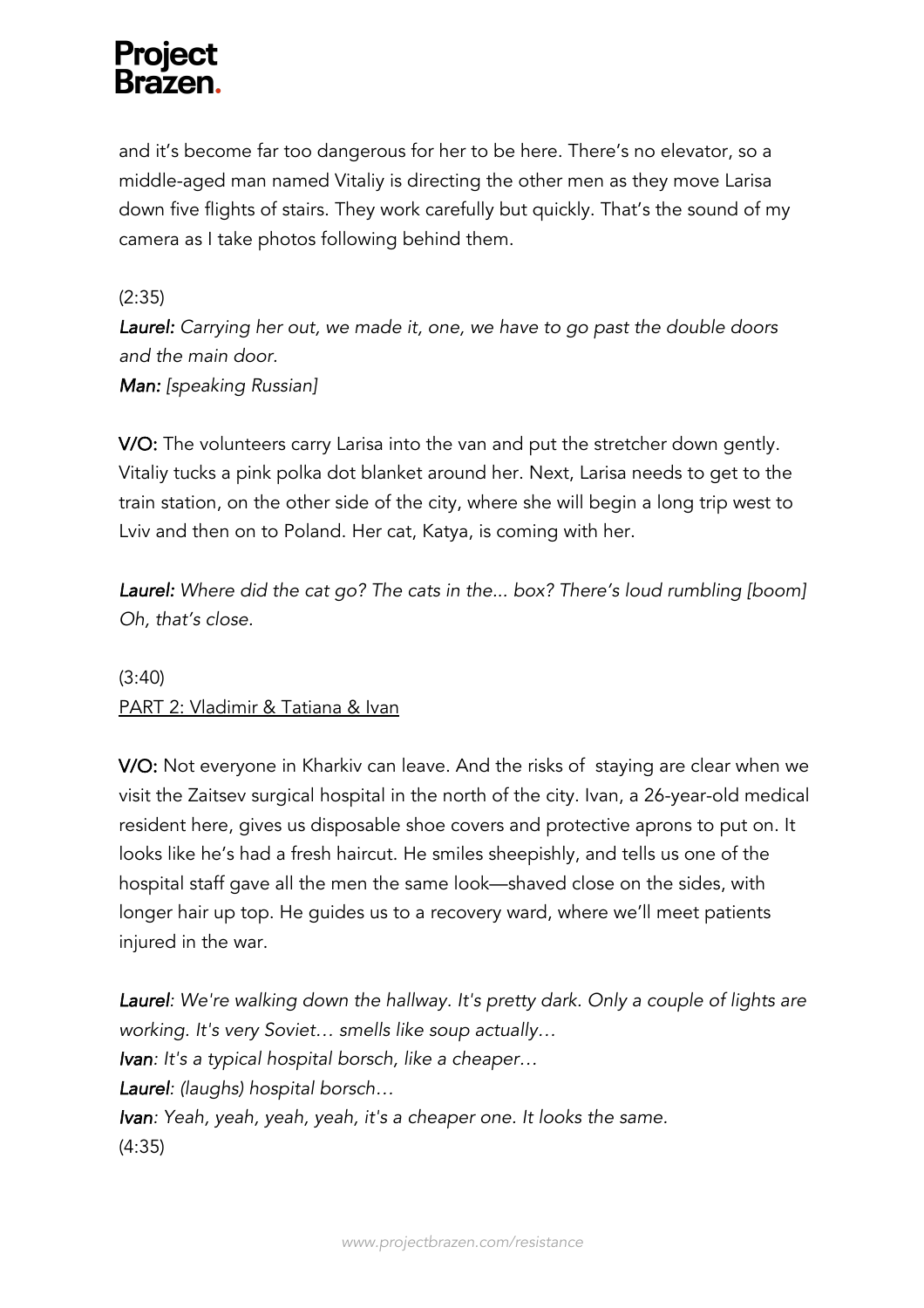V/O: Borsch is a traditional dish in Ukraine. It's a pinkish-red soup that owes its color to beetroot and is usually served with a dollop of sour cream. But here, workers are carrying metal canisters of borsch that look like they could be full of gas.

*Laurel: Now we're heading up the stairs…*

V/O: Ivan shows us into the recovery room, where large windows let in soft sunlight.

*Laurel: Smells very sanitized, sterile… Hi, hello. Hello, hi…*

#### (5:20)

V/O: The first patient we meet is Vladimir, a man in his late 50s, with gray stubble and a kind smile. He's a videographer by profession, and since the war started, he began volunteering with the Creative Forces of Ukraine—a Telegram group where artists offer their talents to support the war effort. His arm is in a sling, and there are bandages along his collarbone and rib cage. He says his house was destroyed by two large missiles.

### *Vladimir: [speaking Russian]*

V/O: He tells me he was home when the strike hit. He first heard a loud noise—the sound of metal crashing. And he remembers feeling a profound heaviness. And then… nothing. The blast killed his brother-in-law instantly. His mother was badly wounded. The whole family had to be pulled from the rubble. Ten days later, his mother died from her injuries.

### (6:35) *Vladimir: [speaking Russian]*

V/O: She was 88 years old and had survived World War II. The hardest thing for him, Vladimir says, is that his family of five is now three.

Laurel: *How much longer do you have to stay in the hospital? Vladimir: [speaking Russian]*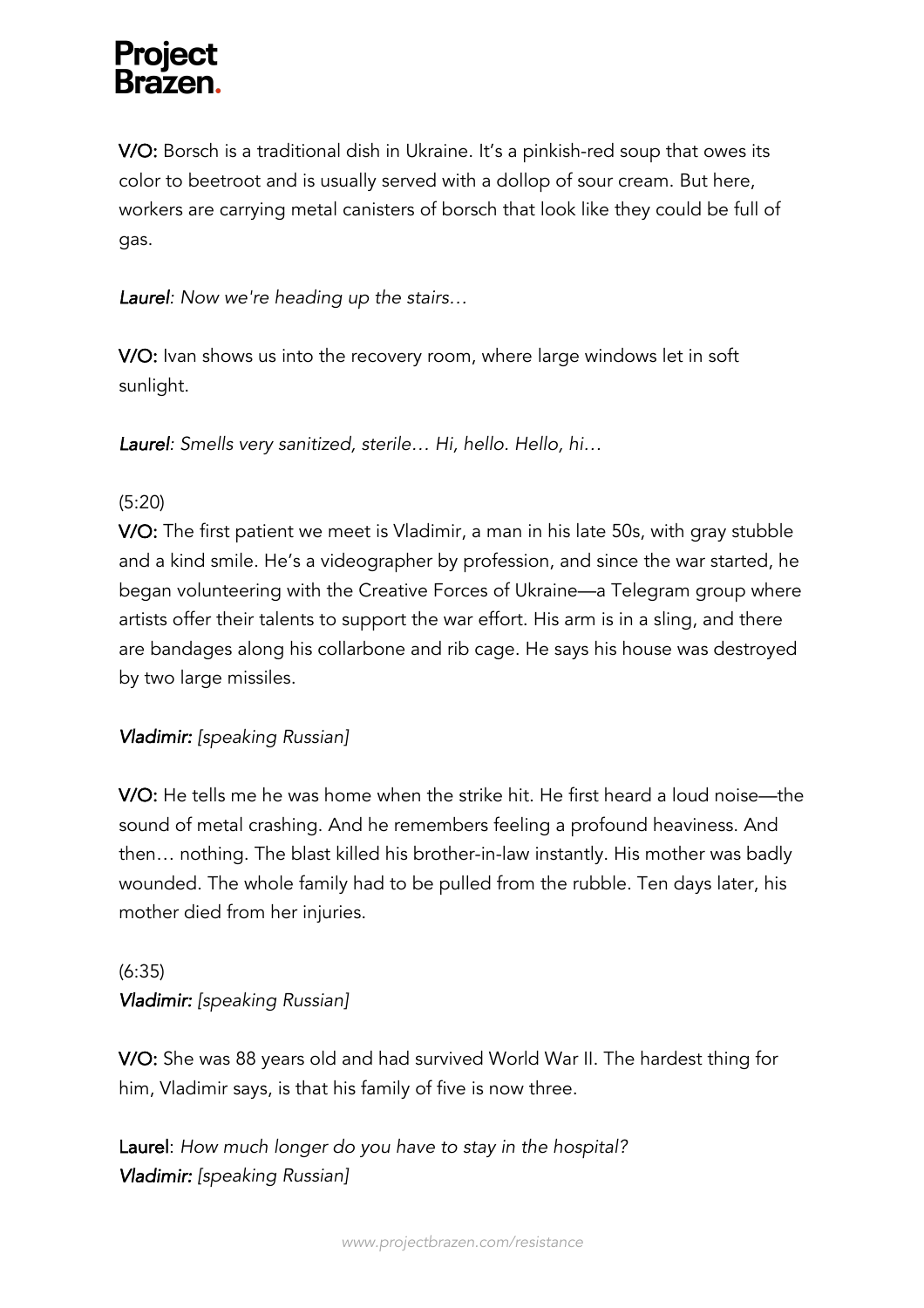V/O: We shall see, he says.

### *Vladimir: [speaking Russian]*

V/O: Despite everything he's been through, Vladimir tries to stay light-hearted. He jokes that "Shells don't hit the same target twice"… and his shell already came.

*Laurel: How do you think you'll go on after you get out of the hospital? Vladimir: [speaking Russian]*

V/O: He hopes to regain mobility in his hand and to go back to his job making videos.

### *Vladimir: [speaking Russian]*

#### (7:25)

V/O: Life will be good, he says. Sitting next to Vladimir is Tatiana. She is thin and frail and is clearly in pain. There are bandages all over her upper body.

*Laurel: What were you doing? Before the war? Tatiana: [speaking Russian]*

V/O: She's 37 years old and lives in a village near Kharkiv with her mother and sister. She worked at a local factory before the war.

*Laurel: How did you get injured? Tatiana: [speaking Russian]*

V/O: Tatiana was outside when cluster bombs began to fall. She tried to run away but couldn't take cover in time. Shrapnel pierced her lungs, making her lose a lot of blood. All of her ribs were fractured, and some had to be removed. She has a long road to recovery ahead.

(8:30)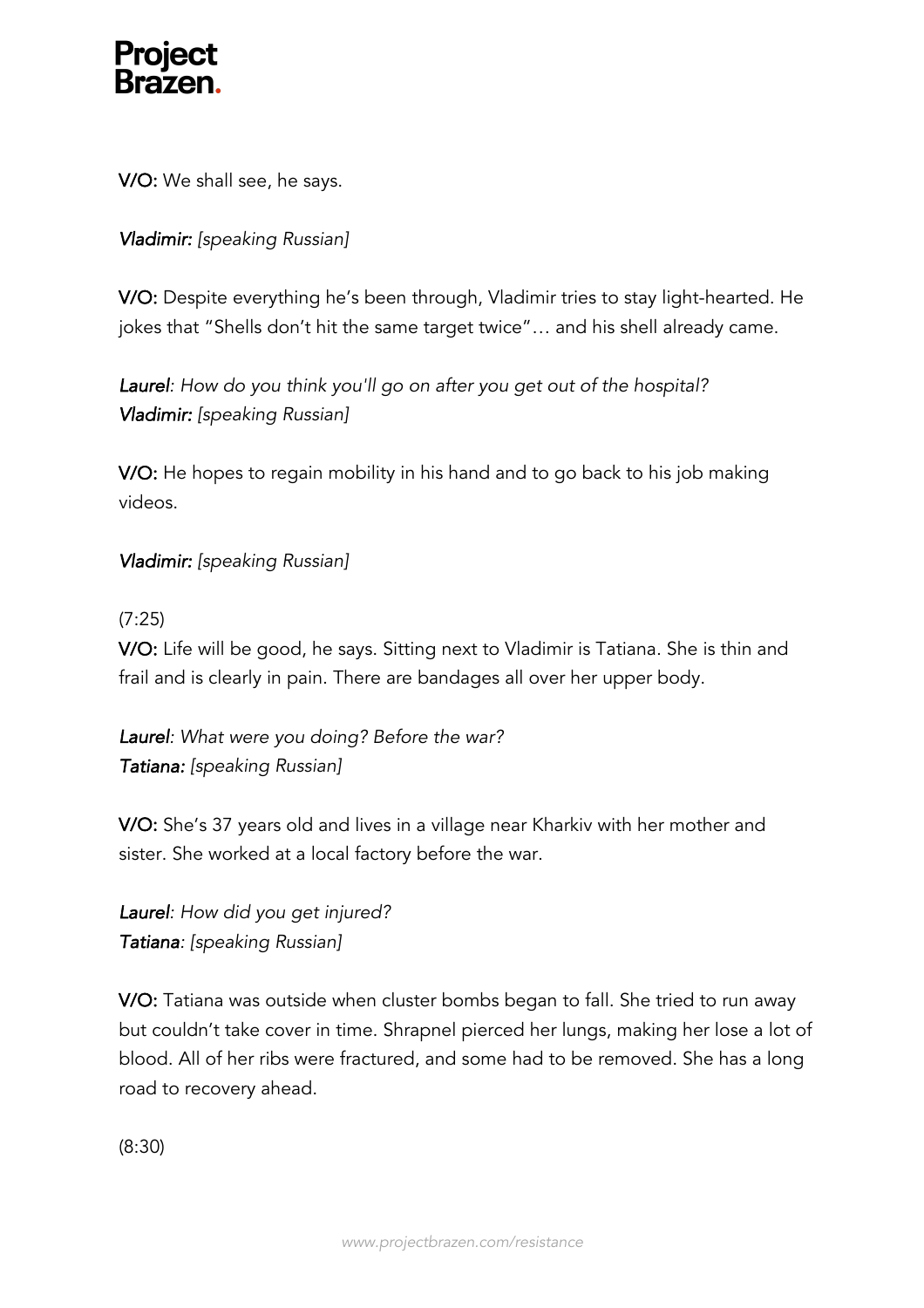V/O: I ask Ivan, the young surgical resident showing us around, about the day the war broke out.

*Ivan: [speaking Russian]*

V/O: At 4:30 in the morning, he was woken up by the sound of explosions nearby. Bombs were dropping from the sky. Ivan lives in a dorm with other medical students, and people started to panic. They didn't know what to do.

*Ivan: [speaking Russian]*

V/O: Ivan stuffed his backpack with some cash and his IDs.

*Ivan: [speaking Russian]*

V/O: He ran outside and found complete chaos as people began to flee. But Ivan knew exactly where to go—the hospital.

(9:25) *Laurel: Why did you decide to come to work? Ivan: [speaking Russian]*

V/O: In wartime, surgery and anesthesiology are of utmost importance, he says.

*Ivan: [speaking Russian]*

V/O: When he arrived, most of the hospital staff were already here. They were deciding whether to go ahead with the scheduled operations. In the end, they postponed all surgeries and discharged as many patients as they could. They wanted to be ready for an influx of people injured by the bombs.

*Laurel: What has been the hardest thing for you? Ivan: [speaking Russian]*

(10:05)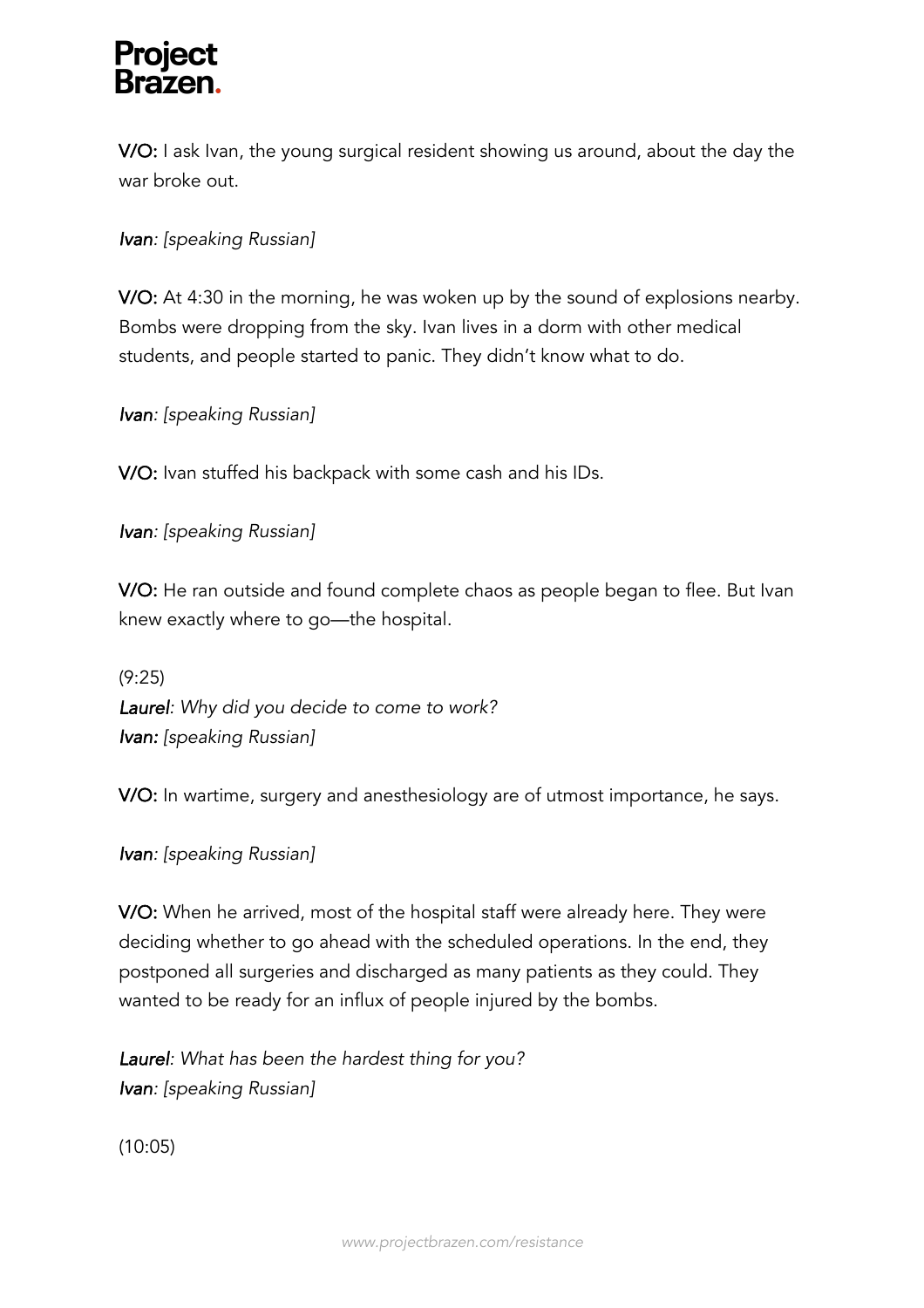V/O: Ivan says that war robs you of mental clarity. With the constant shelling, it's hard to focus. At any moment, someone could barge into the emergency room with life-threatening injuries and his decision-making in those first few seconds is critical.

### *Ivan: [speaking Russian]*

V/O: It's not uncommon for hospital staff to have mental breakdowns these days. But Ivan says every time he feels like quitting, he thinks about the soldiers on the front lines.

Laurel: *Has this experience changed your plans for your career? Ivan: [speaking Russian]*

V/O: It hasn't. but Ivan hopes that soon, he will be able to work in peace.

(11:00) PART 3: Larisa Travels Across Kharkiv

V/O: Back in Saltivka, Larisa's evacuation continues. She's lying on her stretcher in the van. Next to her are her belongings, packed into a few pink and white plastic bags, as well as the cardboard box containing her gray cat Katya, who's keeping quiet for now. Larisa is upbeat, and chatty.

*Laurel: Can you explain to us what is happening right now?* [boom] *Larisa: [speaks Russian]*

V/O: She says she's on her way to join her relatives, who have already fled to Poland. There, she's going to live in a specialized refugee center for injured or disabled people.

*Larisa: [speaks Russian]*

### (11:45)

V/O: I'm kind of taken by surprise by what she says next. She wants to set the record straight. She insists she's not leaving because of the war. She says she's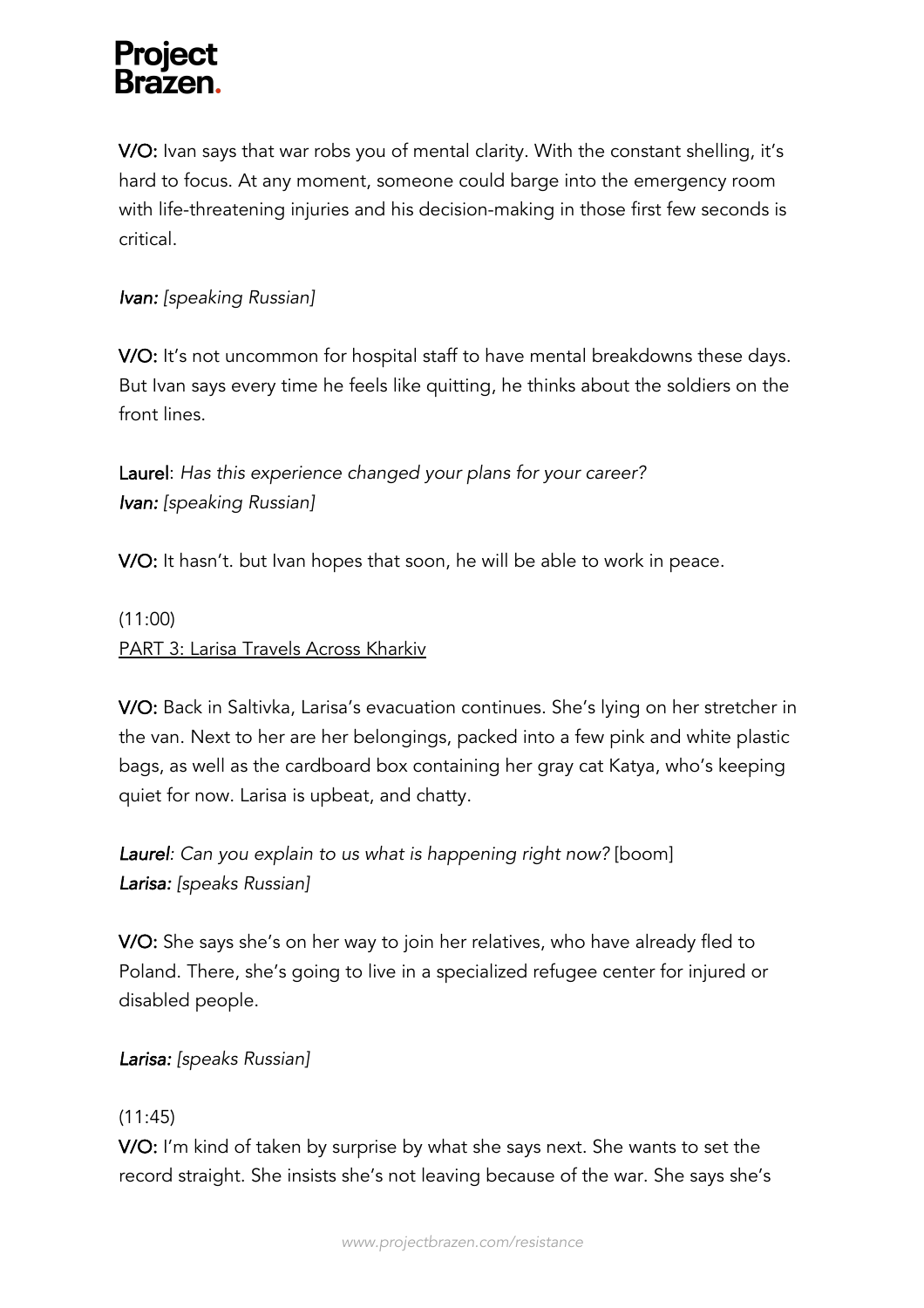going abroad in order to get better medical care. At first I assume she's saying this as an act of resistance against the invaders, but then, I wonder if she's just in denial.

*Laurel: Why is it important for you to say that you're not fleeing the war? Larisa: [speaks Russian]*

V/O: I'm used to war now, she tells me. Though, she admits it's been scary, staying in her apartment all alone. Artillery shells, grad rockets, phosphorus bombs, ballistic missiles, cluster bombs on parachutes… they've all fallen on Kharkiv, she says. I ask her how she was able to get food and supplies for herself throughout all of this.

(12:50) *Larisa: [speaks Russian]*

V/O: Larisa says that unlike a lot of the elderly in her building, she has a smartphone. So she was able to join a Telegram channel to order supplies for herself and her older neighbors too.

### *Larisa: [speaks Russian]*

V/O: She wants to say she's really grateful for the volunteers—those who brought her food, and those evacuating her. Despite the risks, and the fear, the people of Kharkiv pulled together and helped each other survive.

### (13:30) PART 4 - Violeta and Bogdan

V/O: You feel this sense of community all over Kharkiv… even underground. Thousands have taken shelter in the city's metro system, which was built after the Second World War and was designed to withstand a nuclear attack. At the entrance to the Constitution Square metro station, in the historic part of Kharkiv, we meet a 19-year-old woman named Violeta. Her long blonde hair is in a high ponytail, and she's wearing a christmas sweater, pink pajama pants, and lime-green crocs. She offers to take us down to the platform that's been her home for weeks.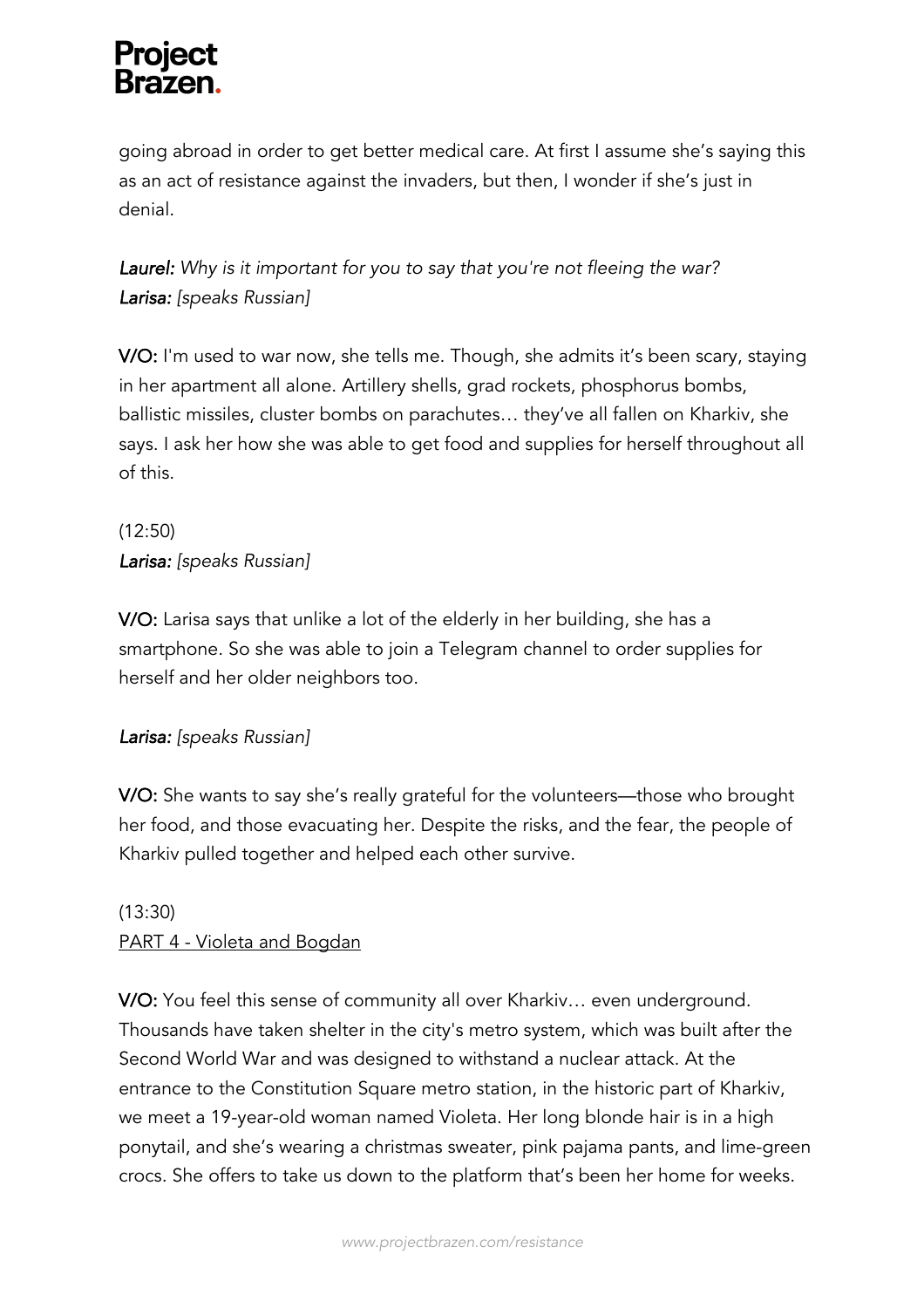#### (14:25)

Laurel: We are walking down into the metro or walking past an underground mall *of sorts, a bunch of little shops that have all been shuttered.*

V/O: Violeta is a new mom. She went into labor on the 25th of February, the day after the invasion began. When her water broke, she had already been sheltering in the metro station. She was rushed to a hospital, where she gave birth to her son. She named him Bogdan. We take a long, long escalator down towards the platform The air is damp and cold.

*Laurel: There's a civilian checkpoint of sorts asking for press cards.* 

### (15:15)

V/O: Next to the subway tracks, people have set up mattresses, camping tents, laptop stands and stacks of supplies like water jugs. The train cars are parked at the platform, and they've been turned into bedrooms. From the outside, you can see toiletries and drinking cups lining the windows.

*Laurel: She's just pulled open the door. Going onto the train. There's a dog of course there's a dog. Hello. It's a cocker spaniel. Hi. Very friendly cocker spaniel.* 

### (15:50)

V/O: The seats are now beds, with blankets neatly folded away for the day. People have claimed little corners for themselves, their clothing hanging from the railings and their belongings—like hot plates and slippers—carefully organized on the ground. We follow Violeta to the end of the car, where she's set up an air mattress. Her baby products are on the seats to one side, and on the opposite seats, she keeps a small pantry of non-perishable food. Violeta's pasted an assortment of flyers to the windows for some privacy. It's dark in here, so she turns on a small table lamp.

(16:35)

*Laurel: How long have you been sleeping here? Violeta: [speaking Russian]*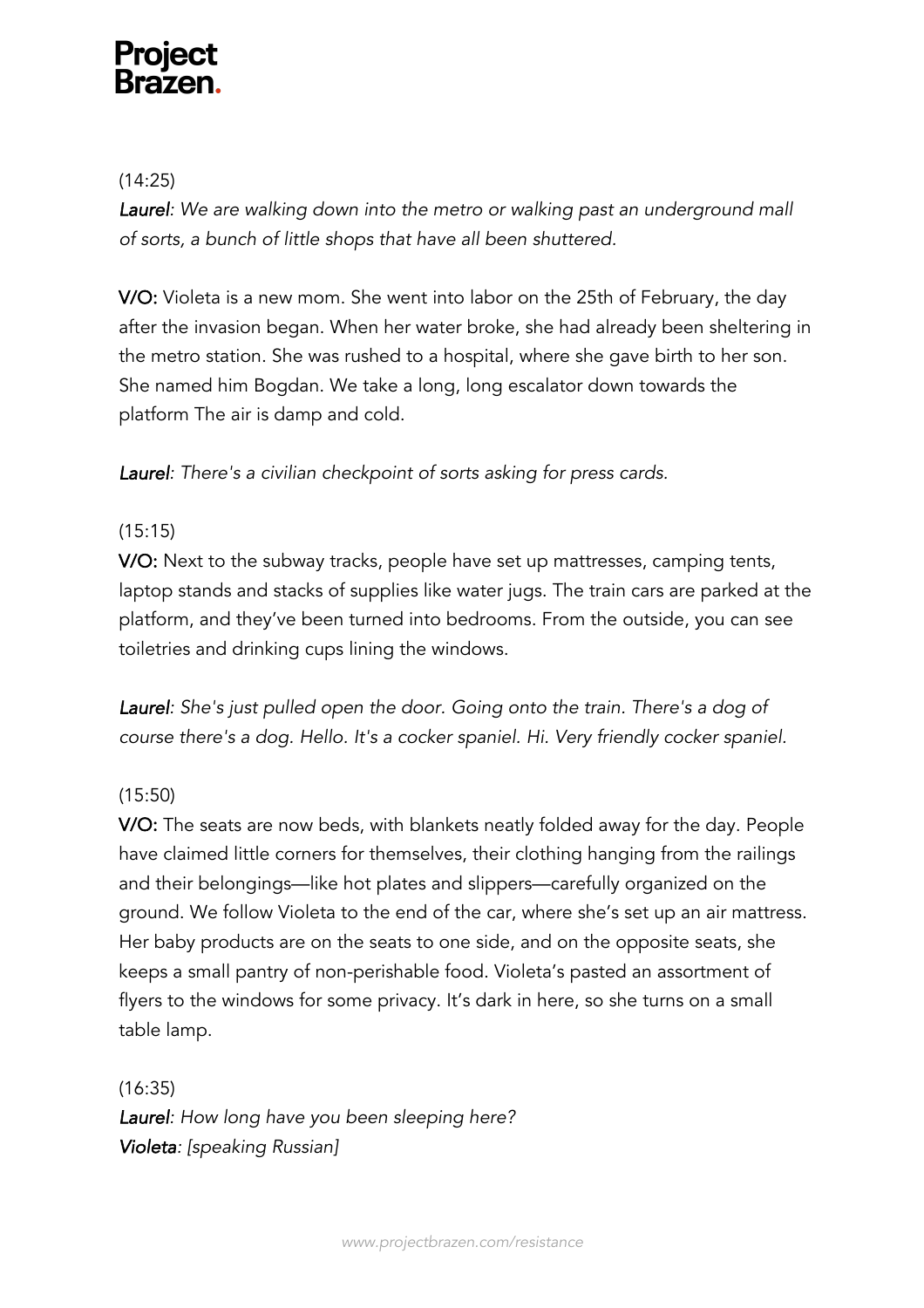V/O: Two months. She came here on the first day of the war and returned after giving birth to Bogdan.

*Laurel: Is your home not safe? Violeta: [speaking Russian]*

V/O: Absolutely not, she says. She could hear the shelling, and it seemed to be landing in her yard. She's too afraid to go back.

*Violeta: [speaking Russian]*

V/O: But she doesn't want to flee and leave everything behind… including her husband. He's fighting in the war.

*Laurel: Do you know where her husband is right now? Violeta: [speaking Russian]*

#### (17:15)

V/O: She doesn't know. She hasn't seen him in two weeks, but they text every day. He's barely been able to spend time with their newborn.

#### *Violeta: [speaking Russian]*

V/O: But at least she isn't alone. Her parents live in the compartment next to hers. Her mother is a street cleaner, and still goes to work every day. Her father used to run a store, but it was destroyed

*Laurel: It must be hard being a new mom living in a subway carriage… Violeta: [speaking Russian]*

#### (17:50)

V/O: She says the hardest thing is bathing her son. She has to heat up water in an electric kettle then mix it with cold water to get the right temperature. And while she does this, someone needs to watch the baby.

*Laurel: How is your baby doing?*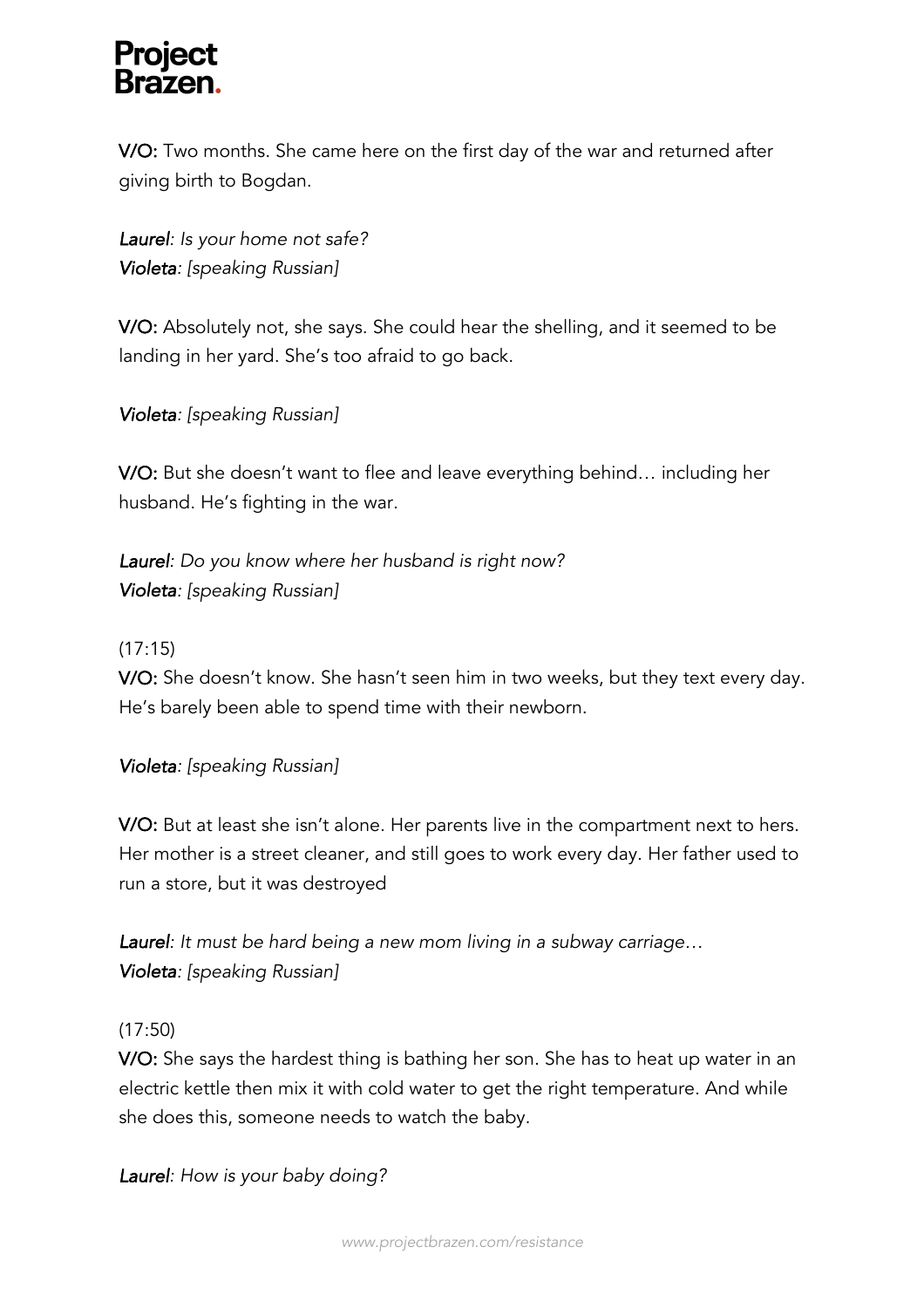### *Violeta: [speaking Russian]*

V/O: She says he's fine. Healthy. They already have a daily routine. They wake up and eat breakfast. Then she puts Bogdan in the pram, and they take a stroll around the platform, passing by her neighbors. They come back to the carriage, and Bogdan naps throughout the day. Violeta scrolls on her phone and checks in on her husband. Later, they take a bath, and go to bed. There is not much to do. But even down here, life goes on.

V/O: We'll be right back.

(18:55) PART 5: Larisa at the Train Station

V/O: Back with Larisa, we've just reached Kharkiv train station. It's a huge, palatiallooking building with grand marble columns. Larisa will be traveling with a man named Viktor, who's agreed to take care of her during the cross-country trip, despite being nearly 90 years old himself. It feels like a small win to have gotten this far, but the atmosphere at the station is tense. Just a few days before, 57 people were killed in a Russian strike on the train station in Kramatorsk, about 120 miles southeast of here. The station had been full of civilians trying to flee west.

#### (19:40)

*Laurel: Are you worried about the journey? It's going to be a long journey ahead… Larisa: [speaking Russian] Interpreter: I worry about our trip because… There are a lot of shelling…when the shelling goes, we stops. The train stops*… *Laurel: When's the last time you left your house? Larisa: [speaking Russian] Interpreter*: *13 years ago. Laurel: Is it weird being out of the house? Larisa: [speaking Russian] Interpreter: Yes it's, uh, strange to leave the house for me, but I see no future here.* 

V/O: Larisa has traveled before, though. When she was younger, she lived in several cities across Russia and in Crimea and remembers her time there fondly.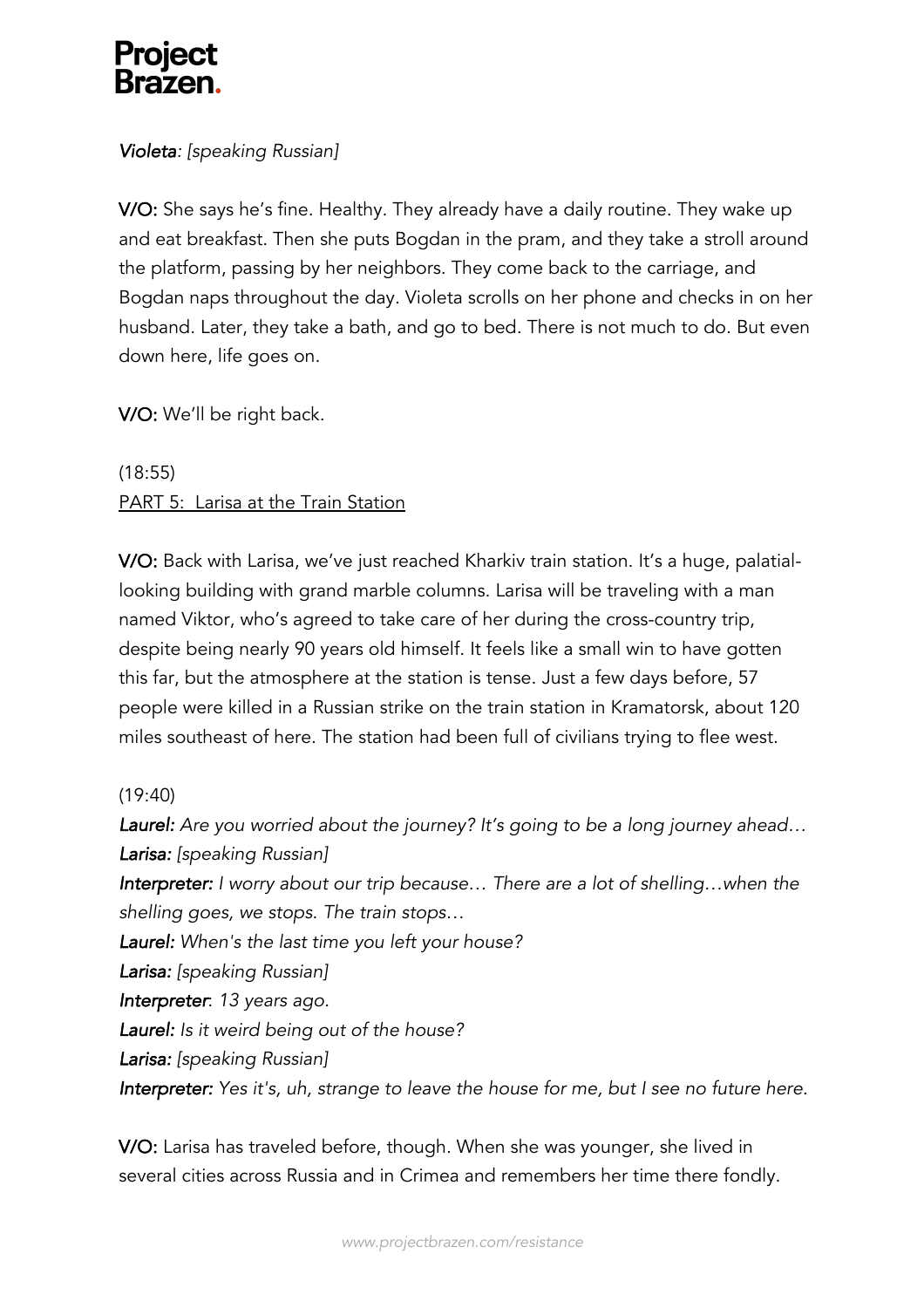#### *Larisa: [speaking Russian]*

*Interpreter: I have a lot of friends in Russia…. A lot of people that don't like the politics of Putin. Not all Russian people are bad. There are some good people.* Angry woman: [*speaking foreign language*] *Laurel: The lady just tell her to shut up? Interpreter: Because she tried to support some Russian people and these guys don't want to hear… This is the typical Kharkiv. Laurel: It's a sensitive topic around here.*

#### (21:05)

V/O: Historically, Kharkiv has had very close ties to Russia. But war, and the ruthless shelling here, has severed this bond for a lot of people… though *clearly* not *everyone*. Thankfully, the bickering stops when Viktor arrives. He's smartly dressed, wearing a white collared shirt and a black trench coat.

*Laurel: Viktor Modestovic, nice to meet you. Strong handshake! Viktor: [speaking Russian]*

### (21:40)

V/O. Viktor is 87. He's from a neighborhood in northern Kharkiv that's known for its Institute of Physics and Technology. He spent his career as a nuclear physicist there. But now, he's been forced to leave. His home was destroyed in the shelling. But he's still offered to care for Larisa on the journey to Lviv. He was a marathon runner back in the day and is sprightly for a man of his age, still making time for a daily walk. With Viktor here, it's time to make our way to the train.

*Laurel: Carrying all her stuff, her cat who's just in a cardboard box. And they're carrying her, four men to the stretcher… And this looks like this might be the train. They've put her down in front of the train car as people are leaving—people with dogs. Ukrainians and never leave their pets behind. If I've learned one thing it's that.*

### (22:40)

V/O: The train carriages are painted blue and yellow. A small crowd of people carrying bags and suitcases are waiting to board. They let Larisa go first, with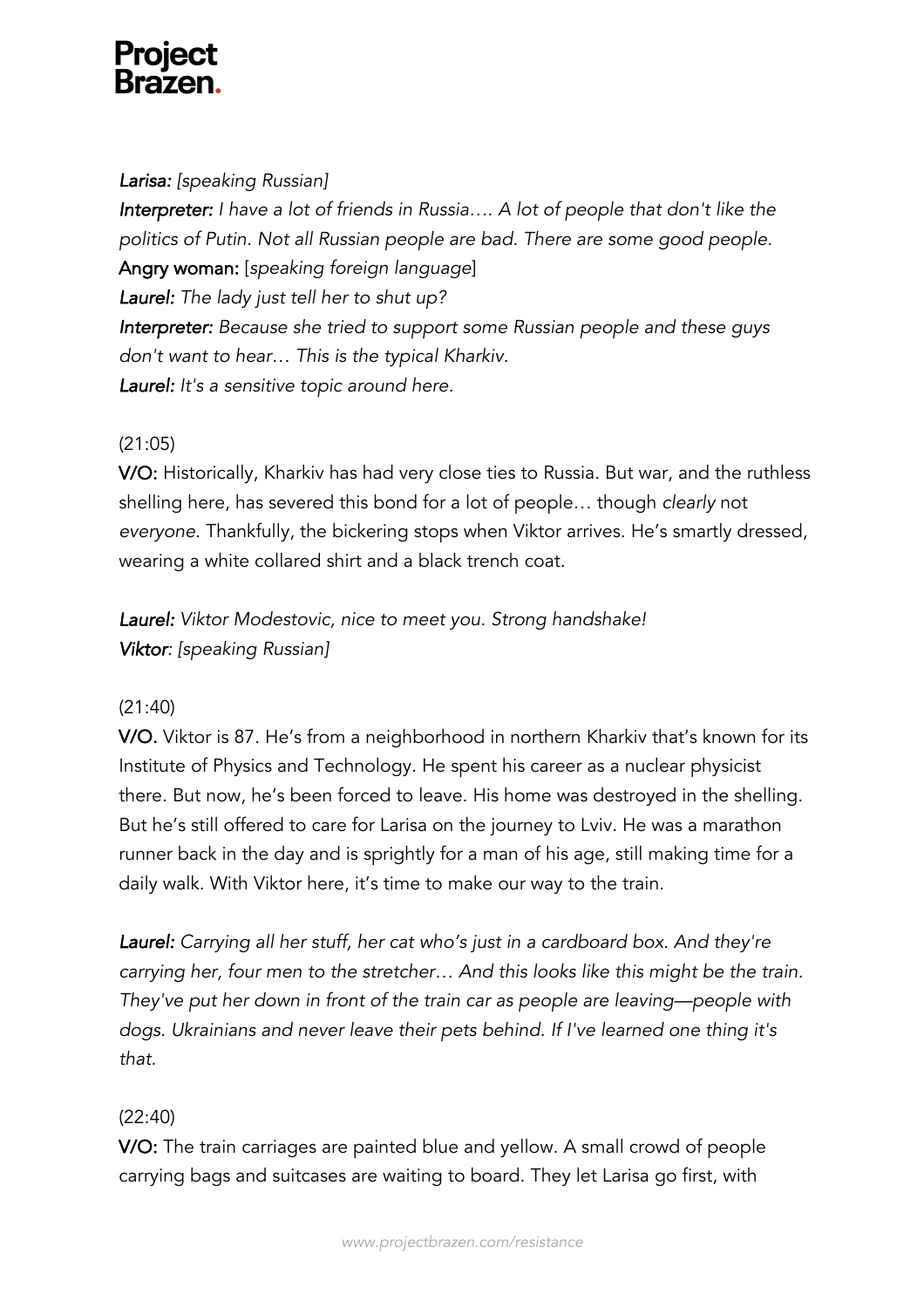volunteer Vitaliy directing the team as they pull the stretcher up the steep steps and onto the train.

*Laurel: It's kind of hectic… Oh, they're going up. The old man's going up. They're about to lift her up. There's one two three four guys lifting her up… Now they're kind of loading her stuff onto the train. All her plastic bags, her cat. They've got her cane. It's a lot of stuff.*

#### (23:30)

V/O: I hop on to see the small sleeper compartment where Larisa and Viktor will spend the next 24 hours. The train cars are narrow. It's hard enough to carry bags down the aisle, let alone a woman on a stretcher. The young volunteer Kirill, follows behind. He has Larisa's belongings and stows them on the overhead racks.

*Laurel: This must be her compartment. All her stuff is here, her cat is here, the old man who's going to be watching her is here. Are you comfortable? Are you ready? Larisa: [speaking Russian]*

*Laurel: Okay, okay. Yeah they need to go. Okay. Bye!*

#### (24:30)

V/O: I leave them, slightly worried about how a nearly 90-year-old physicist is going to take care of a paraplegic, and her cat, on a cross-country train ride. All I can do is hope for their safe arrival.

#### (24:55)

V/O: We checked in with Larisa and Viktor a month after saying goodbye on the train. Larisa ended up in Germany, where she has found the medical care she needs. Her cat Katya was sent to an animal shelter at first, but a German family eventually took her in. Viktor settled in the same place as Larisa, and they've become close friends, grateful for each other's company. In Kharkiv, the Ukrainian forces are clawing back territory. By mid-May, the military had driven the Russian troops away from the city. There's now a sense of relative peace. Those who fled have started to return. The mayor is encouraging those who were living underground, like Violeta, to move out of the shelters so the trains can run again. The war isn't over, but for now at least, the people of Kharkiv can begin to rebuild.